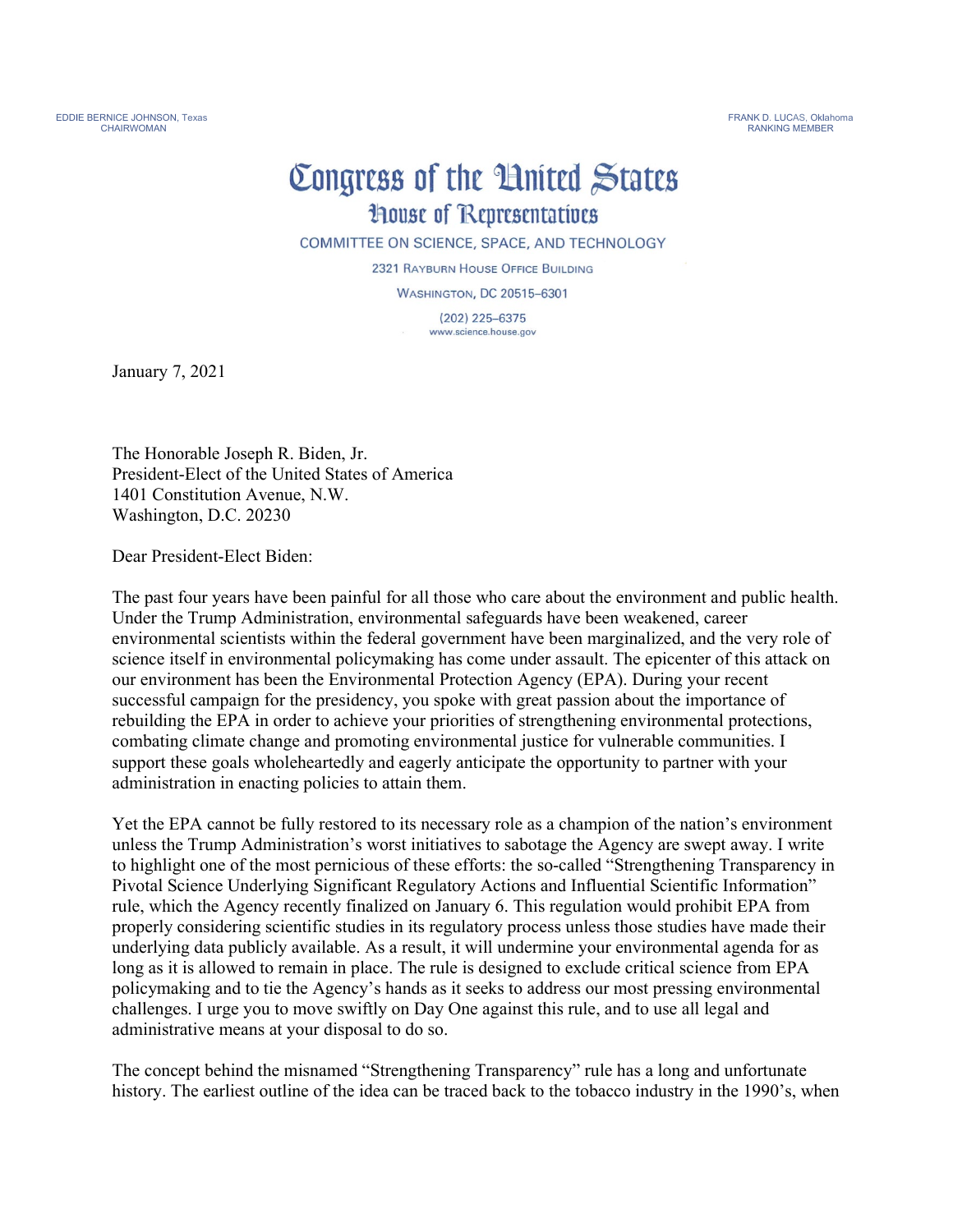the industry decided that it would be more effective to cast doubt on the foundational scientific studies underpinning public health warnings against cigarette smoke than to confront those warnings directly.[1](#page-1-0) The basic template for the rule emerged with the *Secret Science Reform Act of 2014*, which sought to compel EPA to obtain the raw data of scientific studies before it could use those studies to inform Agency regulations.<sup>[2](#page-1-1)</sup> Under the leadership of the former Republican Chairman of the House Committee on Science, Space, and Technology, Representative Lamar Smith, the *Secret Science Reform Act* and its successor bills passed the Republican-led House of Representatives three times but failed to receive a vote in the Senate.<sup>[3](#page-1-2)</sup> Confronted with the likelihood that these bills would never become law, former Chairman Smith petitioned then-EPA Administrator Scott Pruitt in January 2018 to implement the legislation as an Agency regulation. [4](#page-1-3) Former Administrator Pruitt quickly agreed, and the subsequent rulemaking process – which excluded career employees and was driven entirely by political appointees – culminated in the proposed "Strengthening Transparency" rule in April  $2018.<sup>5</sup>$  $2018.<sup>5</sup>$  $2018.<sup>5</sup>$ 

Since the emergence of the original proposed rule, each iteration of the rule has been met by a nearly unanimous chorus of vehement opposition from the scientific community, including environmental and public health organizations, as well as Congressional Democrats, veterans of the Agency and even current employees registering their dissent. The proposed rule received roughly 600,000 public comments, a nearly unprecedented outpouring of concern that was overwhelmingly opposed to the rule.<sup>[6](#page-1-5)</sup> Groups ranging from the American Association for the Advancement of Science and the Union of Concerned Scientists to the American Lung Association and the Michael J. Fox Foundation for Parkinson's Research, along with countless others, registered their opposition.

In response, EPA issued a supplemental notice of proposed rulemaking in March 2020, ostensibly to address the concerns raised by public comments.[7](#page-1-6) Yet the supplemental rule did nothing to lessen the danger. In fact, in several key areas, the supplemental rule actually broadened the scope and made the rule even more destructive to the Agency's ability to protect public health and the environment.<sup>[8](#page-1-7)</sup> EPA's own top career expert on the Agency's use of human subjects research wrote a formal internal dissent to the rule, arguing that it would compromise EPA's scientific integrity and prevent the Agency from fulfilling its mission to protect the public against dangerous environmental and public

<span id="page-1-0"></span><sup>&</sup>lt;sup>1</sup> David Merritt Johns and Karen Levy, "How Trump's war on science is borrowing from the tobacco industry playbook," *Washington Post*, December 13, 2019, accessed here:

https://www.washingtonpost.com/outlook/2019/12/13/how-trumps-war-science-is-borrowing-tobacco-industry-<br>playbook/.

<span id="page-1-1"></span> $\lambda^2$  "H.R. 4012 – Secret Science Reform Act of 2014," Congress.gov, Introduced on February 6, 2014, accessed here: [https://www.congress.gov/bill/113th-congress/house-bill/4012.](https://www.congress.gov/bill/113th-congress/house-bill/4012)

<span id="page-1-2"></span><sup>&</sup>lt;sup>3</sup> The last version of the bill was H.R. 1430, The HONEST Act, introduced on March 8, 2017, passed by the House of Representatives on March 29, 2017, and never voted upon by the Senate. "H.R. 1430 – HONEST Act," Congress.gov, Introduced on March 8, 2017, accessed here: [https://www.congress.gov/bill/115th-congress/house-](https://www.congress.gov/bill/115th-congress/house-bill/1430)

<span id="page-1-3"></span>[bill/1430.](https://www.congress.gov/bill/115th-congress/house-bill/1430) 4 Juliet Eilperin and Brady Dennis, "Pruitt unveils controversial 'transparency' rule limiting what research EPA can use," *Washington Post*, April 24, 2018, accessed here: https://www.washingtonpost.com/news/energy-<br>environment/wp/2018/04/24/pruitt-to-unveil-controversial-transparency-rule-limiting-what-research-epa-can-use/.

<span id="page-1-4"></span><sup>&</sup>lt;sup>5</sup> Scott Waldman and Niina H. Farah, "Smith pitched Pruitt on 'secret science.' Now it's happening,"  $\overline{E}$  & E News, April 20, 2018, accessed here: https://www.eenews.net/stories/1060079655.

<span id="page-1-5"></span><sup>&</sup>lt;sup>6</sup> Lisa Friedman, "EPA to Limit Science Used to Write Public Health Rules," *New York Times*, November 11, 2019, accessed here: [https://www.nytimes.com/2019/11/11/climate/epa-science-trump.html.](https://www.nytimes.com/2019/11/11/climate/epa-science-trump.html) 7 Kelsey Brugger, "Trump admin expands reach of secret science proposal," *E&E News*, March 4, 2020, accessed

<span id="page-1-7"></span><span id="page-1-6"></span>here[: https://www.eenews.net/stories/1062516587/.](https://www.eenews.net/stories/1062516587/) 8 *Id*.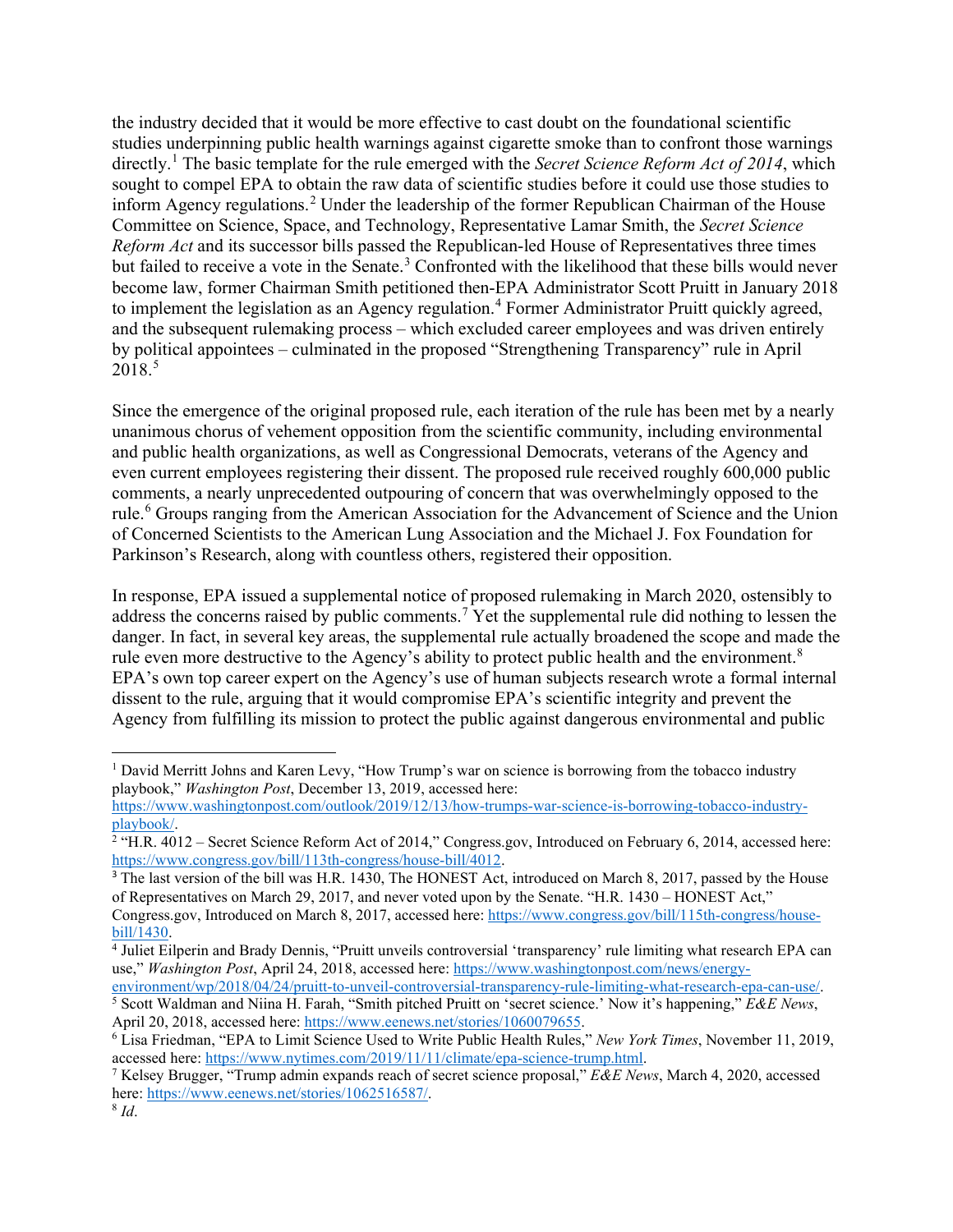health exposures.<sup>[9](#page-2-0)</sup> Sadly, the Trump Administration refused to listen to the nearly universal opposition from scientists, experts and advocates, and it remained determined to pursue the rule as a final gift to the polluting industries that have long sought to weaken the EPA. Now that the rule has been finalized, the fears of the scientific community and the American people are closer than ever to being realized.

The principles of the so-called "Strengthening Transparency" rule have taken different forms throughout the years, from legislation to the various drafts of the recent rulemaking process, and the fundamental problems that have always existed remain embedded within the final rule. The rule's implementation would unquestionably tie the hands of your administration in upholding sciencebased environmental and health regulations:

**Public health studies would be excluded from consideration in health-protective regulations.** The rule's legislative precursor, the *Secret Science Reform Act*, was specifically developed to exclude landmark public health research from pollution regulations. Former Chairman Smith introduced the Act after years of attempting to obtain the raw data from the Harvard Six Cities Study and the American Cancer Society Study.<sup>[10](#page-2-1)</sup> Epidemiological research underpins the studies that are most valuable in understanding how pollutants affect human health. The best of these studies are based on a wealth of personally identifiable information (PII) that should not – and often cannot – be made public. The Health Insurance Portability and Accountability Act of 1996 (HIPAA), the National Institutes of Health (NIH), and research institutions' own Institutional Review Boards (IRB) all mandate strict privacy protections that would make obtaining research funding mutually exclusive from publishing a study that could clear the arbitrary "transparency" threshold put in place by the final rule. Additionally, any study that tried to meet the rule's requirements for allowing raw data to be made publicly available would encounter difficulty recruiting participants, who would be expected to sign consent forms allowing sensitive personal data to be accessed by the public. Thus, the final rule deliberately creates a conflict between the mandatory privacy protections of epidemiological research and the Agency's regulatory process that would prevent critical scientific research from being incorporated into EPA public health regulations.

**Existing and future regulations would be gutted.** In communications with Congress and in its responses to stakeholder criticisms, the EPA has claimed that the rule will not have any effect on existing regulations. This is misleading. The Clean Air Act and criteria air pollutant regulations under the National Ambient Air Quality Standards (NAAQS), which are required to be reconsidered periodically, would be gutted should the rule be implemented. The health-protective standards that have been set are based on the best available evidence from epidemiological research, and eliminating them from the body of research would result in a dangerous backsliding of pollutant regulations. Additionally, the final rule states explicitly that past scientific studies will be subject to the rule's "transparency" requirements, regardless of when they were published or the data management and retention norms that existed at the time. If past scientific research supporting existing regulatory standards must be excluded in the future when those standards are updated, the Agency's ability to uphold public health protections will be drastically weakened.

<span id="page-2-0"></span><sup>9</sup> Lisa Friedman, "EPA's Final Deregulatory Rush Runs Into Open Staff Resistance," *New York Times*, November 27, 2020, accessed here: [https://www.nytimes.com/2020/11/27/climate/epa-trump-biden.html.](https://www.nytimes.com/2020/11/27/climate/epa-trump-biden.html)<br><sup>10</sup> "Smith to Introduce Bill to Bar EPA from Basing Regulations on Secret Science," Committee on Science, Space,

<span id="page-2-1"></span><sup>&</sup>amp; Technology Republicans, November 14, 2013, accessed here[: https://republicans-science.house.gov/news/press](https://republicans-science.house.gov/news/press-releases/smith-introduce-bill-bar-epa-basing-regulations-secret-science)[releases/smith-introduce-bill-bar-epa-basing-regulations-secret-science](https://republicans-science.house.gov/news/press-releases/smith-introduce-bill-bar-epa-basing-regulations-secret-science)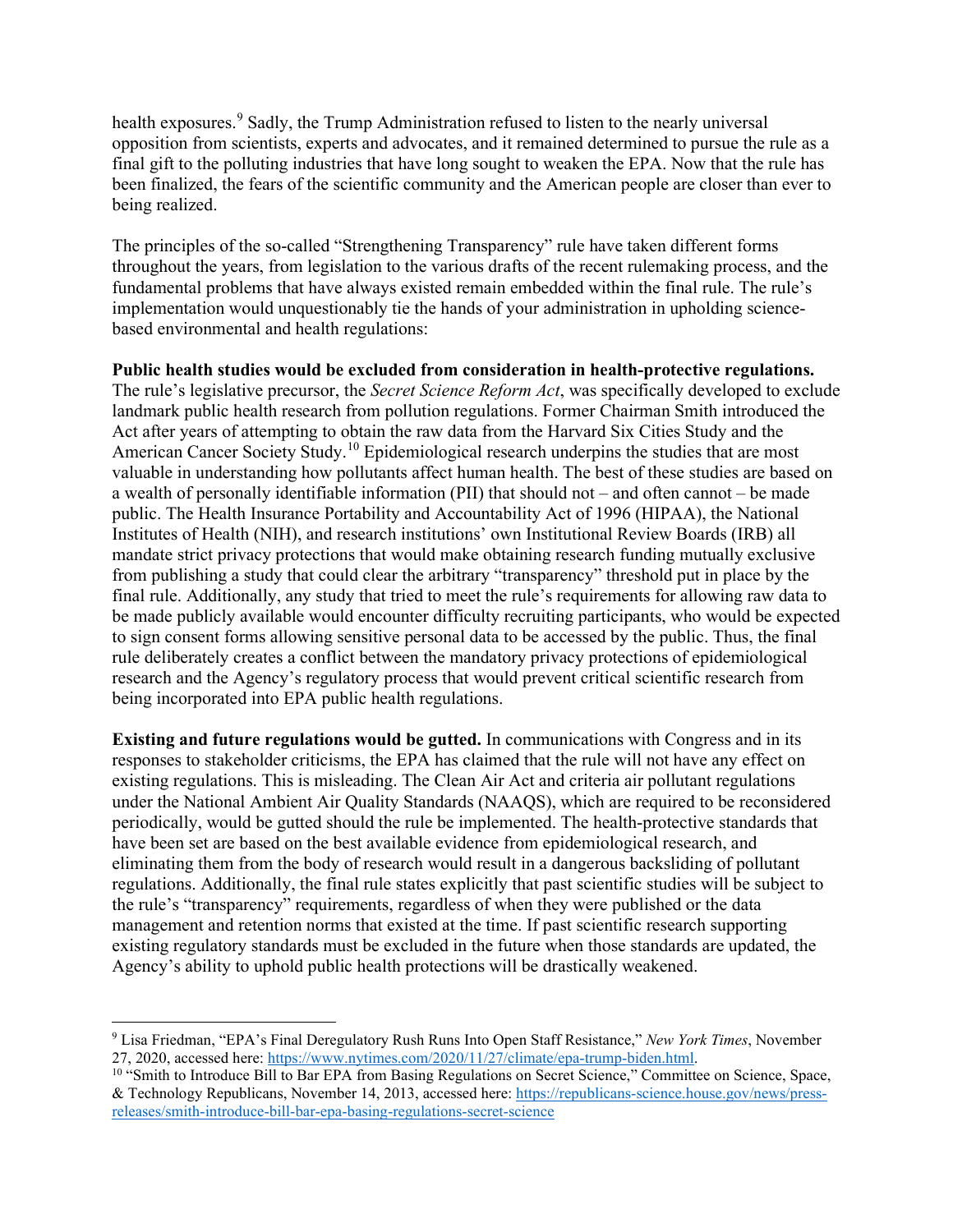**A new and heavy burden would be placed on the research community.** The EPA claims that the final rule falls under its authority under the Federal Housekeeping Statute as an alleged rule of internal agency procedure.<sup>[11](#page-3-0)</sup> This assertion is belied by the substantial new obligations that the rule would place upon scientific researchers and their institutions to assume responsibility for making underlying data publicly available. Earlier versions of the rule suggested that EPA could create its own secure data enclave to manage the raw data of studies that contained sensitive information. The final rule abandons any pretense that the Agency is capable of operating such a system, as the Agency's own top career expert on the subject noted in a formal dissent to the rule.<sup>[12](#page-3-1)</sup> However, the lack of a central data infrastructure for the implementation of the rule will inevitably shift the full weight of the logistical burden onto the research community to store, manage, and grant access to the raw data underlying their studies should EPA request it. The result would be a new, resourceintensive and burdensome requirement for research teams and institutions that possess few financial resources to spare and cannot be expected to redirect critical research funding from science to data management at the arbitrary whim of the Agency. EPA should not limit its consideration of crucial research to only those researchers and institutions who might be able to meet this unreasonable bar.

## **The rule would apply to influential scientific information as well as significant regulatory**

**actions.** EPA has expanded the scope of the final rule to include all Influential Scientific Information (ISI). In recent years, scientific products as varied as chemical draft risk evaluations, integrated science assessments, Integrated Risk Information System (IRIS) toxicological reviews, and a scientific assessment of the impact of climate change on human health have all been designated as ISI.[13](#page-3-2) These scientific products are the foundation of the Agency's understanding of public health and environmental risk. By imposing arbitrary limitations on the consideration of scientific studies in the drafting of these products, the rule threatens to undermine the integrity of the scientific analysis being conducted at the very beginning of the Agency's policymaking process. The impact of weakening these products would not stop at the walls of the EPA. IRIS assessments, for example, are considered the gold standard of toxicological reviews. Outside stakeholders who rely on these assessments, including state and local governments crafting health-protective regulations, would need to find another way to obtain crucial information on pollutants and chemicals to ensure they are not neglecting human health studies unable to be considered by EPA.

The final version of the rule contains all of these disturbing problems and more. Additionally, in its last-minute dash to complete this midnight rule and undermine your Administration, the Agency violated basic tenets of administrative law and disregarded the rights of the American people to understand new regulations before they are implemented. The Administrative Procedure Act (APA) mandates no less than a 30-day waiting period between the finalization of a regulation in the Federal Register and the date that it takes effect.<sup>[14](#page-3-3)</sup> The APA imposes this requirement upon the rulemaking process in order to allow the public, and any affected groups or individuals, a reasonable amount of time to study the new regulation's implications before it begins to be implemented.<sup>[15](#page-3-4)</sup> In this case, the "Strengthening Transparency" rule carries enormous implications for scientific researchers, public

<span id="page-3-1"></span><span id="page-3-0"></span><sup>&</sup>lt;sup>11</sup> 5 U.S.C. 301, "Departmental Regulations." <sup>12</sup> Thomas Sinks, PhD, Differing Scientific Opinion, accessed here: <https://int.nyt.com/data/documenttools/dissenting-scientific-opinion/8fdd7838c67f4c21/full.pdf>

<span id="page-3-2"></span><sup>&</sup>lt;sup>13</sup> Environmental Protection Agency, "Science Inventory," accessed here: [https://cfpub.epa.gov/si/si\\_public\\_pr\\_agenda\\_archive.cfm.](https://cfpub.epa.gov/si/si_public_pr_agenda_archive.cfm)<br><sup>14</sup> 5 U.S.C. 553, "Rulemaking."

<span id="page-3-4"></span><span id="page-3-3"></span><sup>15</sup> Todd Garvey, "A Brief Overview of Rulemaking and Judicial Review," *Congressional Research Service*, March 27, 2017, accessed here: [https://fas.org/sgp/crs/misc/R41546.pdf.](https://fas.org/sgp/crs/misc/R41546.pdf)